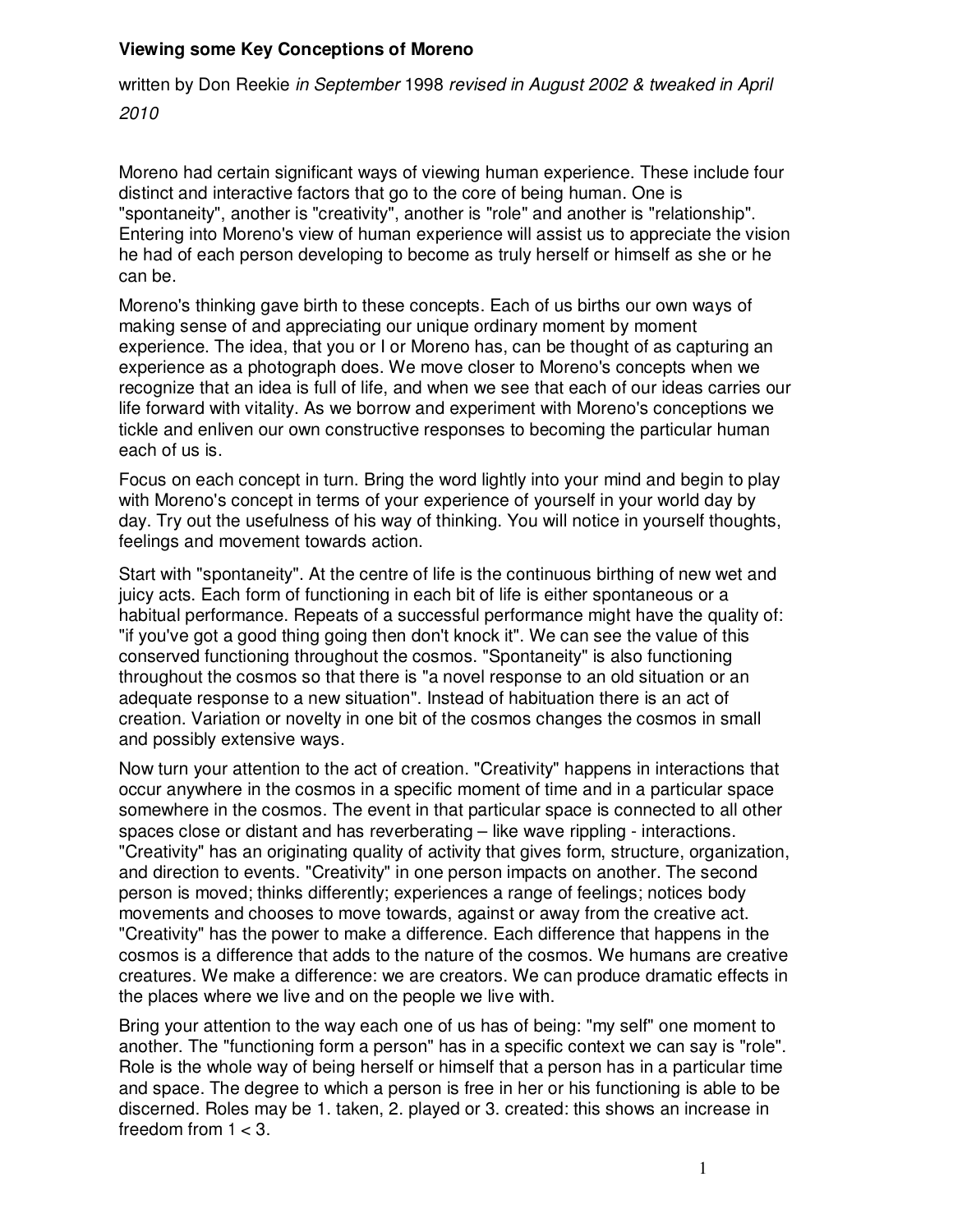Aspects on conceptions of "role" can be said to arise from experiences that are psychosomatic, in social positioning, sociodramatic, and psychodramatic.

Early in infancy experiences are primarily psychosomatic. Body and spirit/mind experiences that are pre-verbal for quite a while see the emotional and body responses deeply embedded in our ways of being ourselves. These patterns are firmly in place before a child becomes familiar with the tasks-to-be-done or positions-to-betaken in their society, before a person learns to follow or vary from the regular patterns of interaction in their culture, and also before their creative imagination takes them into modeling on what others are doing or into creating roles that are uniquely their own. These aspects show in the patterning of sleeping, feeding and breathing; in the skin's colour and moisture production; in the bodies heat modulations, its digestive and defecation processes; and in emotionally expressive noise and movement.

Social positioning experiences arise from where a person finds themselves placed, how they are expected to act or notice that they find themselves acting. They learn to picture themselves fitting into the scheme of things in certain familiar settings; they recognize the status they have with those they are with and who it is that might turn up at any time. They discover what influence they have on events, and what others think they might have or expect they will have on events. All of this fits in the social positioning area.

The drama of social-interactions are sociodramatic. The construction of Moreno's double edged words weave or juxtapose realities that run together the bodily with the mind, the static notion of positions with malleable society, the dramatic flow of life stories with the cultural patterning of culturally shaped social interactions. Later we acknowledge Moreno's third and my own fourth aspect: psychodramatic. Sociodramatic actions and interactions with others include all that the person does - to, for, against or in withdrawing from the others around them. These can be recognized as having familiar patterns that are common in a specific culture in a particular geographical area and time. It is, as if there is a language of behaviour patterns that are taken for granted and predictable. These have a fit with the values of the particular society.

I have chosen to add Sociodramatic aspects to Moreno's three: psychosomatic, social and psychodramatic. This assists me to clearly distinguish the psychodramatic aspects of a role with their motivation and essence of a person's functioning.

The psychodramatic aspects of experience are noticed through the way a person is being themselves. Their words, thinking, emotional expression, body movements, intentional actions develop new and repeatable responses to situations and produce what may be discerned as characteristic functioning of this particular person. These demonstrate each person's uniqueness in producing their own being from her or his own spontaneity and creativity. The psychodramatic elements arise from the soul of being, the quality of motivation, the intentional visioning and the constructive organization of every element that contributes to this person's whole way of being himself or herself in this precise moment and this exact space.

Beside these aspects of role there are organizational modes by which we give form to our interactions. These have been called *progressive, coping* and *fragmenting*. The elements and aspects of role can be seen as grouped together to achieve effects that are progressive where they are spontaneous and creative expressions of a person's heartful essence of being. They may be seen to have been copied from others, or be reactive to situations, where they serve to cope for survival. Sometimes have a fragmenting effect cutting him or her off from her or his self. They can also split them from others in their community. [Note that from 2004 onwards I have been thinking of organizational systems as progressing/sustaining, as coping/surviving and as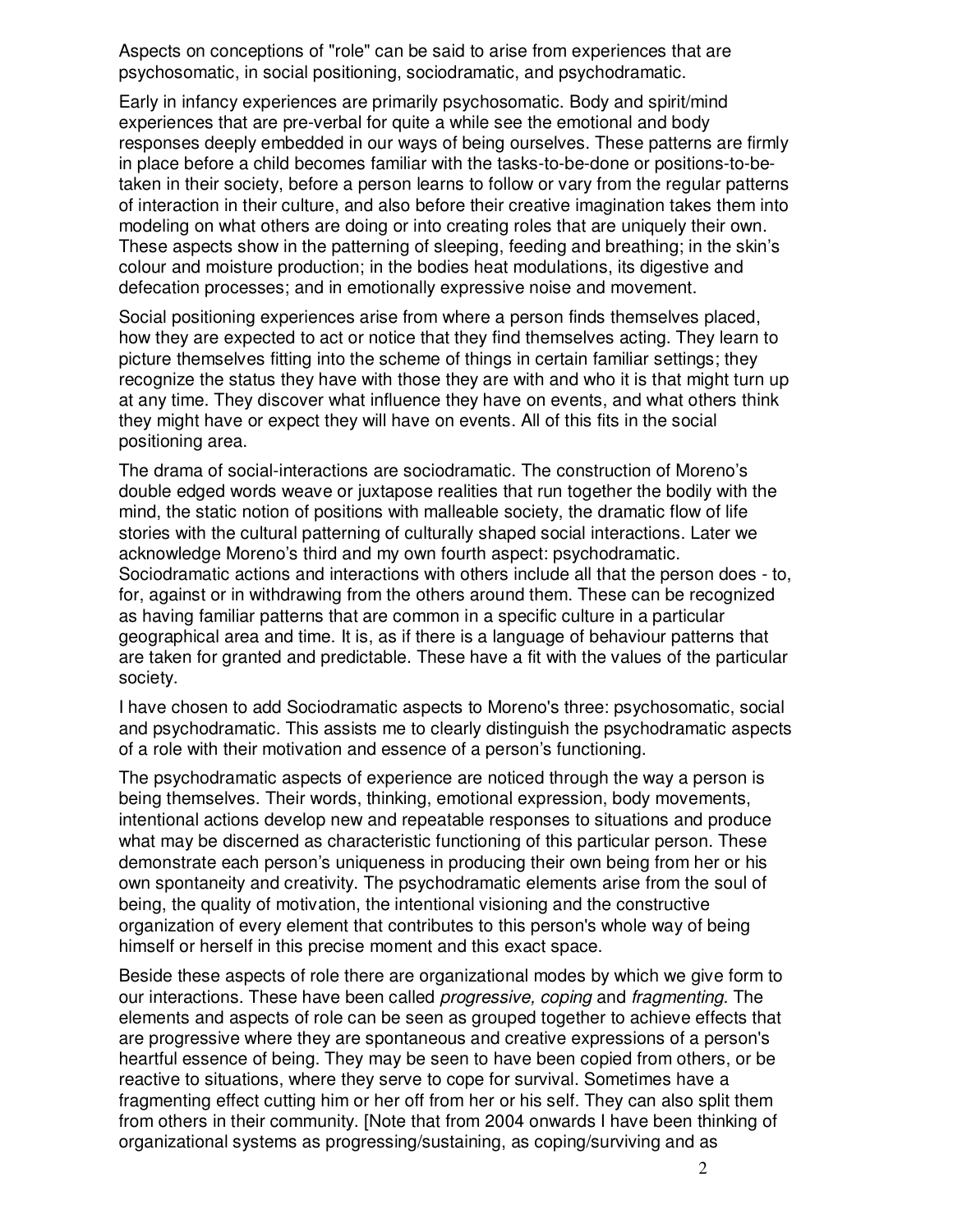struggling/striving. I like to remind myself that each gestalt of organization has its own quality of activity and motivation. Writing this in 1998 I used the headings *progressive*, coping and fragmenting<sup>1</sup> while not forgetting the earlier and reverse ordered form of neurotic, coping and individuated  $2$ . See my articles 2007 to 2010]

Roles are always interactive, which focuses attention on relationship. It is in living our relationships and their reciprocities that our roles form and are developed. In relationship we meet people, have exchange of appreciation, engagement, and are reciprocally affected. Moreno was from early in his life committed to development of intimacy and a fullness of encounter in relationships. Each person is seen to open himself or herself to other's experiences with acceptance and appreciation. This is viewed widely as the connectedness of human and universal systems being enacted in the ordinary grandeur of daily life. It happens in the minute particulars of meeting with and avoidance of people, in loving and hating, in being indifferent or neutral, in becoming conflicted or unified, and in generating responses each to their own hopes and fears.

With recognition of the pragmatics of role dynamics we have the means by which to observe, research and make analysis of the various systems of human living such as society, culture, values, intimacy, purposeful-tasks, family and individual-personality. Dynamics of role are phenomena that simply are what they are. They do not invite judgement. There is no right or wrong, no good or bad and no absolute measure of control or successful completions.

Role can help us describe a person systemically so as to see the dynamics of relationships. We can recognize that each person has will, dissatisfaction, anger, desire, creativity, agency, determination, ambition and hope. We can discern when they may have despondency, fear, distress, or inadequate resources against forces in their society.

Thorough going pragmatics of role and spontaneity will contribute to us being able to see a client's progressive motivation even when he or she is highly conscious of being trapped and helpless. We could be swamped by sympathy, lost in identification, and/or objectify them as "victim". To do any of these would be to fail to value the psychodramatic and concentrate on the social aspects of role. We would have seen the inadequacies in coping aspects of role and have failed to see the embryonic progressive aspects. The imperceptible movements, will, and wish will be there. They will be alive like embers of fire or seeds lying beneath the surface potent though dormant. They wait to be recognized and to be provided conditions for flaming and flourishing in healthy response. When we are able to see and relate to the progressive and the health we become a companion producer and therapeutic guide. This requires heart and mind. We enter the relationship subjectively, bringing ourselves alongside the other's subjectivity as fully as we are able.

Role pragmatics includes sociometric thinking which will bring our attention to the contextual factors that influence and constrain people. These include physical restraints, differentials of power, and cultural pressures and barriers. Psychodrama. We can promote a client's spontaneity, spirit, will, and creativity even if they have no belief in themselves. We can, through our practically oriented love, ally ourselves to their health, will, wish and hope. We can do this even when they have not found a means of accessing these themselves.

Pragmatics of role dynamics guides our attention to reciprocity and interactive systems. Role holds our descriptions to considering a person in terms of their own being and essence not their place in the lives of others in society. We will not be satisfied to see any person as simply a victim, or as triggered, or traumatized, or outcast, or even only as a wounded-child. This would be to objectify and treat a